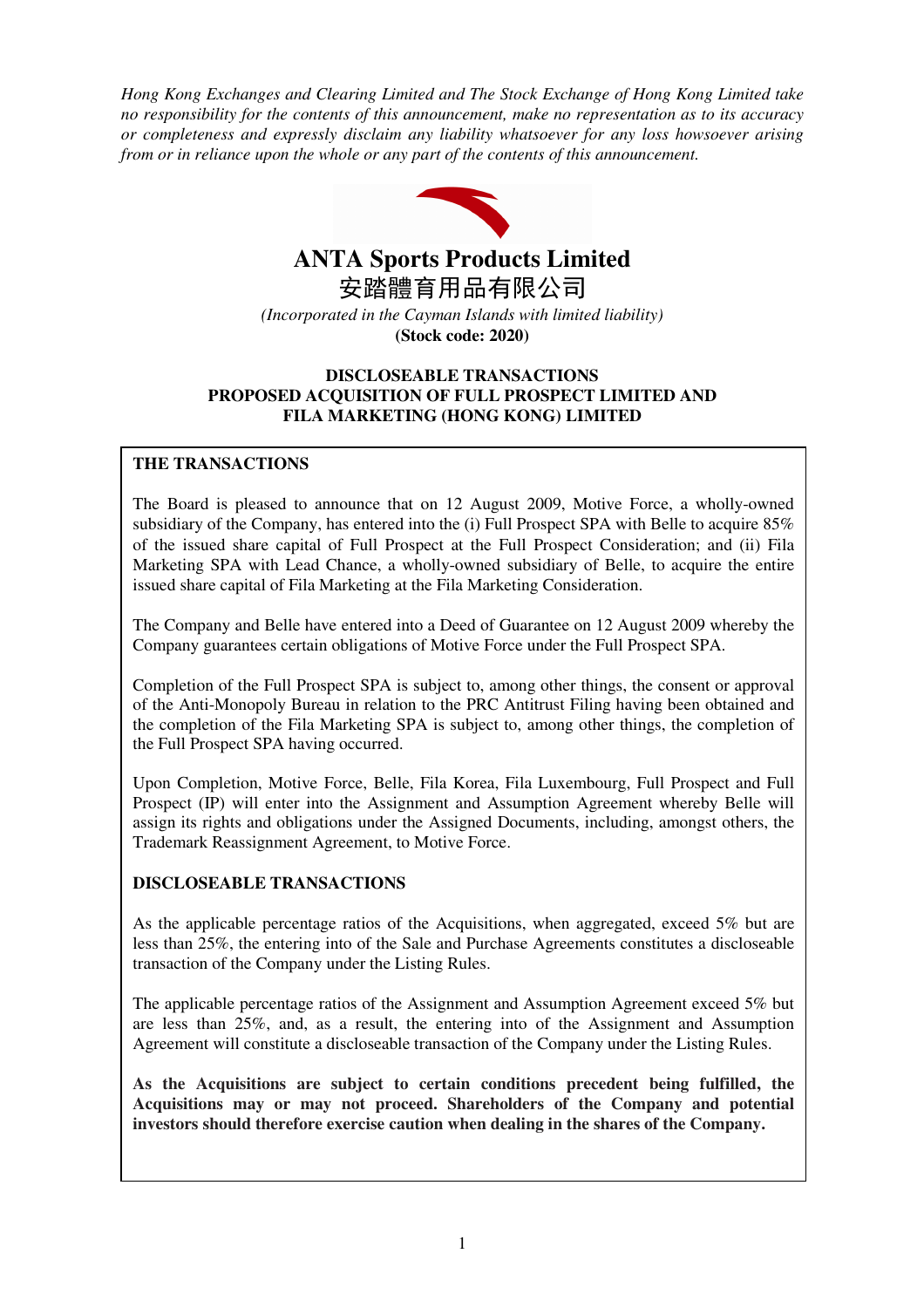The Board is pleased to announce that on 12 August 2009, Motive Force, a wholly-owned subsidiary of the Company, has entered into the (i) Full Prospect SPA with Belle to acquire 85% of the issued share capital of Full Prospect at the Full Prospect Consideration; and (ii) Fila Marketing SPA with Lead Chance, a wholly-owned subsidiary of Belle, to acquire the entire issued share capital of Fila Marketing at the Fila Marketing Consideration. On the same date, the Company and Belle entered into a Deed of Guarantee pursuant to which the Company guarantees certain obligations of Motive Force under the Full Prospect SPA.

Upon Completion, Motive Force, Belle, Fila Korea, Fila Luxembourg, Full Prospect and Full Prospect (IP) will enter into the Assignment and Assumption Agreement whereby Belle will assign its rights and obligations under the Assigned Documents, including, amongst others, the Trademark Reassignment Agreement, to Motive Force.

## **THE FULL PROSPECT SPA**

**Date:** 12 August 2009

**Parties:**  Purchaser: Motive Force Vendor: Belle

## **Interests to be acquired**

Pursuant to the Full Prospect SPA, Belle has agreed to sell and Motive Force has agreed to purchase the Full Prospect Sale Shares, which represent 85% of the total issued share capital of Full Prospect.

Belle and Fila Luxembourg hold 85% and 15% of the total issued share capital of Full Prospect, respectively. Full Prospect and its subsidiaries own and manage the Fila PRC Trademarks in Hong Kong, Macau and the PRC. Please refer to the paragraph headed "Information on Full Prospect" below for further details of Full Prospect.

## **Consideration**

The consideration for the Full Prospect Acquisition is the Hong Kong dollar equivalent (calculated based on the mid-point of the range of exchange rates for converting RMB into HK\$ published by the People's Bank of China on the Completion Date) of the sum of:

- (i) RMB 313,634,391.65, being 85% of the Net Asset Value as of 30 June, 2009;
- (ii) an adjustment amount of RMB 18,716,867.48; and
- (iii) if Completion occurs after 30 September, 2009, an additional amount equal to RMB748,674.70 multiplied by a fraction the numerator of which is the number of days between 30 September 2009 and the Completion Date (calculated assuming 30 days in a month) and the denominator of which is 30.

The consideration payable under the Full Prospect SPA will be adjusted after the Completion Date as follows:

(A) if the Net Asset Value as at the Completion Date exceeds the Base Net Asset Value by an amount equivalent to more than 0.85% of the Base Net Asset Value, Motive Force shall pay to Belle an amount equal to 85% of such excess; and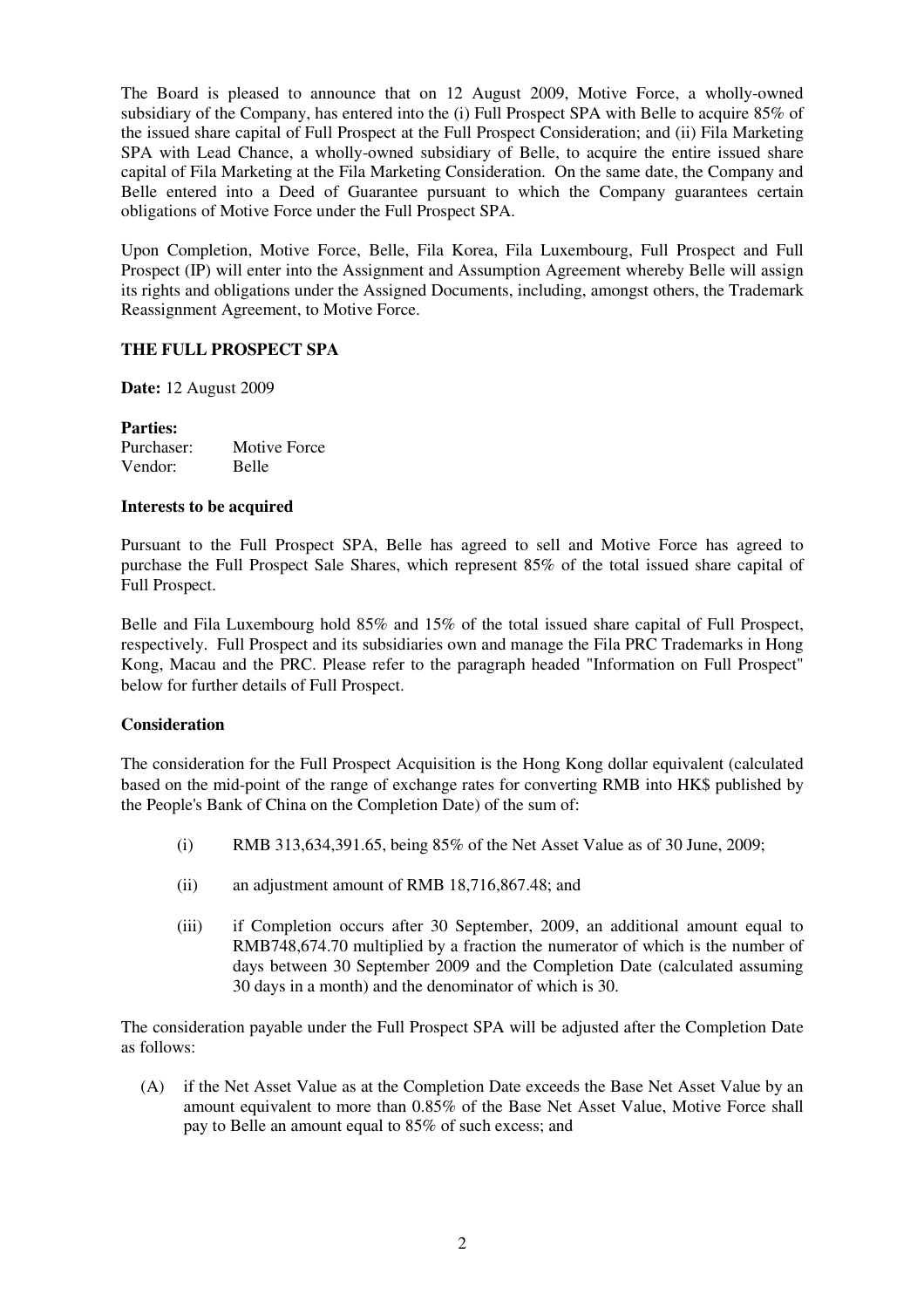(B) if the Net Asset Value as at the Completion Date is less than the Base Net Asset Value by an amount equivalent to more than 0.85% of the Base Net Asset Value, Belle shall promptly pay to Motive Force an amount equal to 85% of such shortfall.

In addition, Motive Force shall on Completion make a loan to Full Prospect for the amount of the Full Prospect Shareholders' Loan outstanding from the Full Prospect Group to the Belle Group as at the Completion Date and procure the repayment by Full Prospect of the amount of the Full Prospect Shareholders' Loan to Belle Group.

Pursuant to the Full Prospect SPA, the maximum aggregate amount payable by Motive Force shall not exceed HK\$600,000,000.

The consideration is payable by Motive Force on the Completion Date in cash. The adjustment to the consideration described above, shall however be paid on the fifth business day following the date on which the Net Asset Value as at Completion is accepted or finally determined by Motive Force and Belle.

The consideration was determined after arm's length negotiations between the parties on normal commercial terms and based on the Net Asset Value of Full Prospect as at the Completion Date*.*

The consideration will be funded from the internal resources of the Group.

## **Conditions precedent to the Full Prospect SPA**

Completion of the Full Prospect SPA by Motive Force is subject to, among other things:

- (a) Belle having performed all of its obligations under the Full Prospect SPA required to be performed by it on or prior to the Completion Date, and the representations and warranties of Belle contained in the Full Prospect SPA being true as of the date of the Full Prospect SPA and as of the Completion Date, except for such non-performance or inaccuracies relating to matters that, individually or in the aggregate, would not result in a material adverse effect on the benefit to Motive Force as a whole from the purchase of the Full Prospect Sale Shares contemplated by the Full Prospect SPA, and Motive Force having received a certificate signed by a duly authorised officer of Belle to the foregoing effect;
- (b) no provision of any applicable law or governmental order preventing the consummation of the transactions contemplated by the Full Prospect SPA;
- (c) all consents and approvals of, notices to any filings or registrations with any Governmental Authority or any other Person required pursuant to any applicable Law, or pursuant to any contract binding upon any company within the Group or Belle or to which its assets are subject or bound, to permit or effect the execution, delivery or performance by Belle or the consummation of the transactions contemplated in the Full Prospect SPA, shall have been obtained or made, except for consents required pursuant to any contracts that, if not obtained, would not result in a material adverse effect on the benefit to Motive Force as a whole from the purchase of the Full Prospect Sale Shares contemplated by the Full Prospect SPA;
- (d) as at the Completion Date, Fila Luxembourg has not exercised or given any notice to exercise its buy-back rights in accordance with the Trademark Reassignment Agreement; and
- (e) the consent or approval of the Anti-Monopoly Bureau in relation to the PRC Antitrust Filing having been obtained and that such consent or approval is not subject to any conditions which would have a material adverse effect on the benefit to Motive Force as a whole from the purchase of the Full Prospect Sale Shares contemplated by the Full Prospect SPA.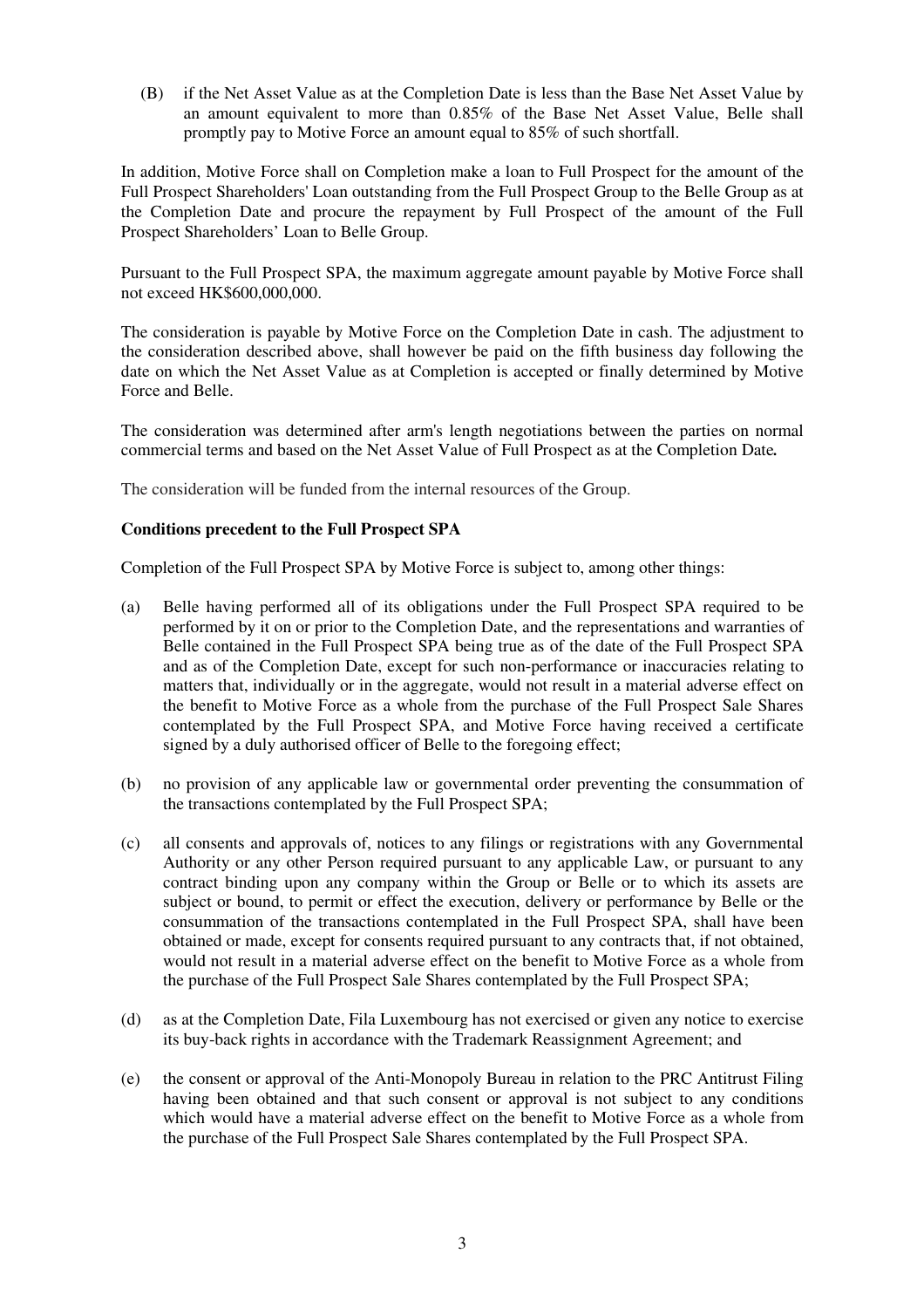Completion of the Full Prospect SPA by Belle is subject to, among other things:

- (a) Motive Force having performed all of its obligations under the Full Prospect SPA required to be performed by it on or prior to the Completion Date, and the representations and warranties of Motive Force contained in the Full Prospect SPA shall be true as of the date of the Full Prospect SPA and as of the Completion Date, except for such non-performance or inaccuracies relating to matters that, individually or in the aggregate, would not result in a material adverse effect on the benefit to Belle as a whole from the sale of the Full Prospect Sale Shares contemplated by the Full Prospect SPA, and Belle having received a certificate signed by a duly authorised officer of Motive Force to the foregoing effect;
- (b) no provision of any applicable law or governmental order preventing the consummation of the transactions contemplated by the Full Prospect SPA;
- (c) the Completion of the Fila Marketing SPA having occurred at the same time; and
- (d) the consent or approval of the Anti-Monopoly Bureau in relation to the PRC Antitrust Filing having been obtained and that such consent or approval is not subject to any conditions which would have a material adverse effect on the benefit to Belle as a whole from the sale of the Full Prospect Sale Shares contemplated by the Full Prospect SPA.

## **Completion**

Subject to satisfaction of the conditions precedent, Completion is currently anticipated to take place on 30 September, 2009, or such later date as the parties may agree.

## **Termination**

The Full Prospect SPA is subject to termination upon mutual consent of the parties, upon imposition of injunction or court preventing consummation, upon breach of warranty or representation by either party or upon Fila Luxembourg's exercise of its buy-back rights in respect of the Fila PRC Trademarks pursuant to the Trademark Reassignment Agreement. In addition, the parties have the right to terminate the Full Prospect SPA if Completion does not occur by 31 October 2009 or such other date as may be agreed between the parties.

## **THE FILA MARKETING SPA**

**Date:** 12 August 2009

## **Parties:**

| Purchaser: | Motive Force |
|------------|--------------|
| Vendor:    | Lead Chance  |

## **Interests to be acquired**

Pursuant to the Fila Marketing SPA, Lead Chance has agreed to sell and Motive Force has agreed to purchase the Fila Marketing Sale Shares, which represent 100% of the issued share capital of Fila Marketing.

Fila Marketing and its subsidiary, Fila (Macao) Limited, are responsible for retailing products bearing the Fila PRC Trademarks in Hong Kong and Macau respectively. Please refer to the paragraph headed "Information on Fila Marketing" below for further details of Fila Marketing.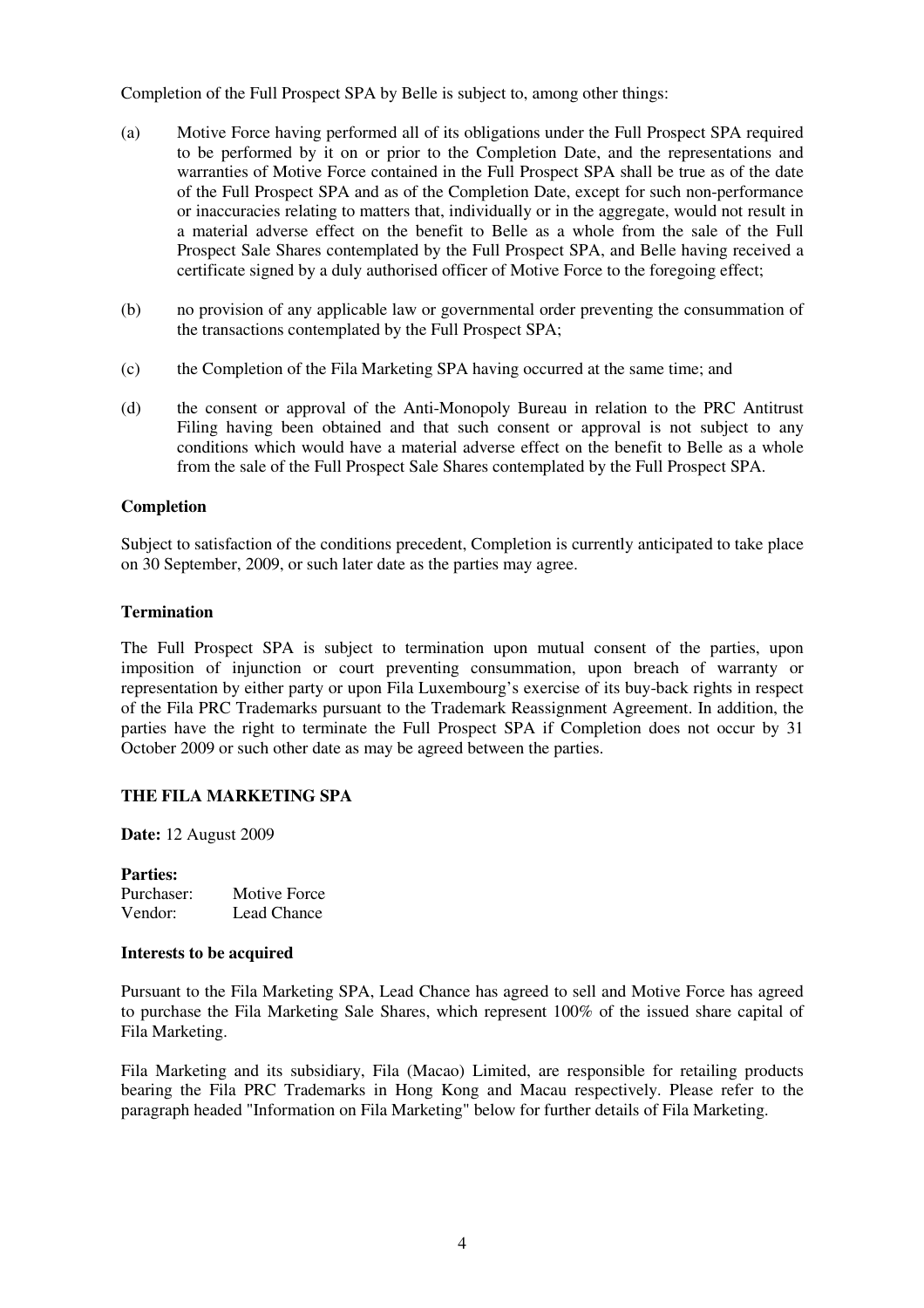## **Consideration**

The total consideration payable for the sale and purchase of the Fila Marketing Sale Shares is HK\$1.00.

On or prior to the Completion Date, Lead Chance shall relinquish its rights to a portion of the amount outstanding to the Belle Group from Fila Marketing and its subsidiaries (the "**Relinquished Amount**") such that the net asset value of Fila Marketing and its subsidiaries as at the Completion Date shall be HK\$1. Motive Force shall, upon Completion, make a loan to Fila Marketing for the amount of the Fila Marketing Shareholder's Loan outstanding as at the Completion Date after deducting the Relinquished Amount and shall procure the repayment by Fila Marketing of the amount of the Fila Marketing Shareholders' Loan to Belle. The amount of the Fila Marketing Shareholder's Loan is subject to adjustment upon verification by the parties after the Completion Date.

Pursuant to the Fila Marketing SPA, the maximum aggregate amount payable by Motive Force shall not exceed HK\$50,000,000.

The consideration is payable by Motive Force on the Completion Date in cash.

The consideration will be funded from the internal resources of the Group.

The consideration payable under the Fila Marketing SPA was determined after arm's length negotiations between the parties on normal commercial terms based on the net asset value of Fila Marketing as at the Completion Date.

#### **Conditions precedent to the Fila Marketing SPA**

Completion of the Fila Marketing SPA is subject to, among other things, the completion of the Full Prospect SPA having occurred.

#### **Completion**

Completion of the Fila Marketing Acquisition is currently anticipated to take place at the same time as the completion of the Full Prospect Acquisition.

#### **Termination**

The Fila Marketing SPA is subject to termination upon mutual consent of the parties, upon imposition of injunction or court preventing consummation, or upon termination of the Full Prospect SPA.

#### **DEED OF GUARANTEE**

On 12 August 2009, the Company entered into a Deed of Guarantee with Belle. Under the Deed of Guarantee, the Company irrevocably and unconditionally guarantees to Belle the performance by Motive Force of its obligations under the Full Prospect SPA and promises to pay each sum which Motive Force is liable to pay or perform each obligation which Motive Force is obligated to perform under the Full Prospect SPA upon demand.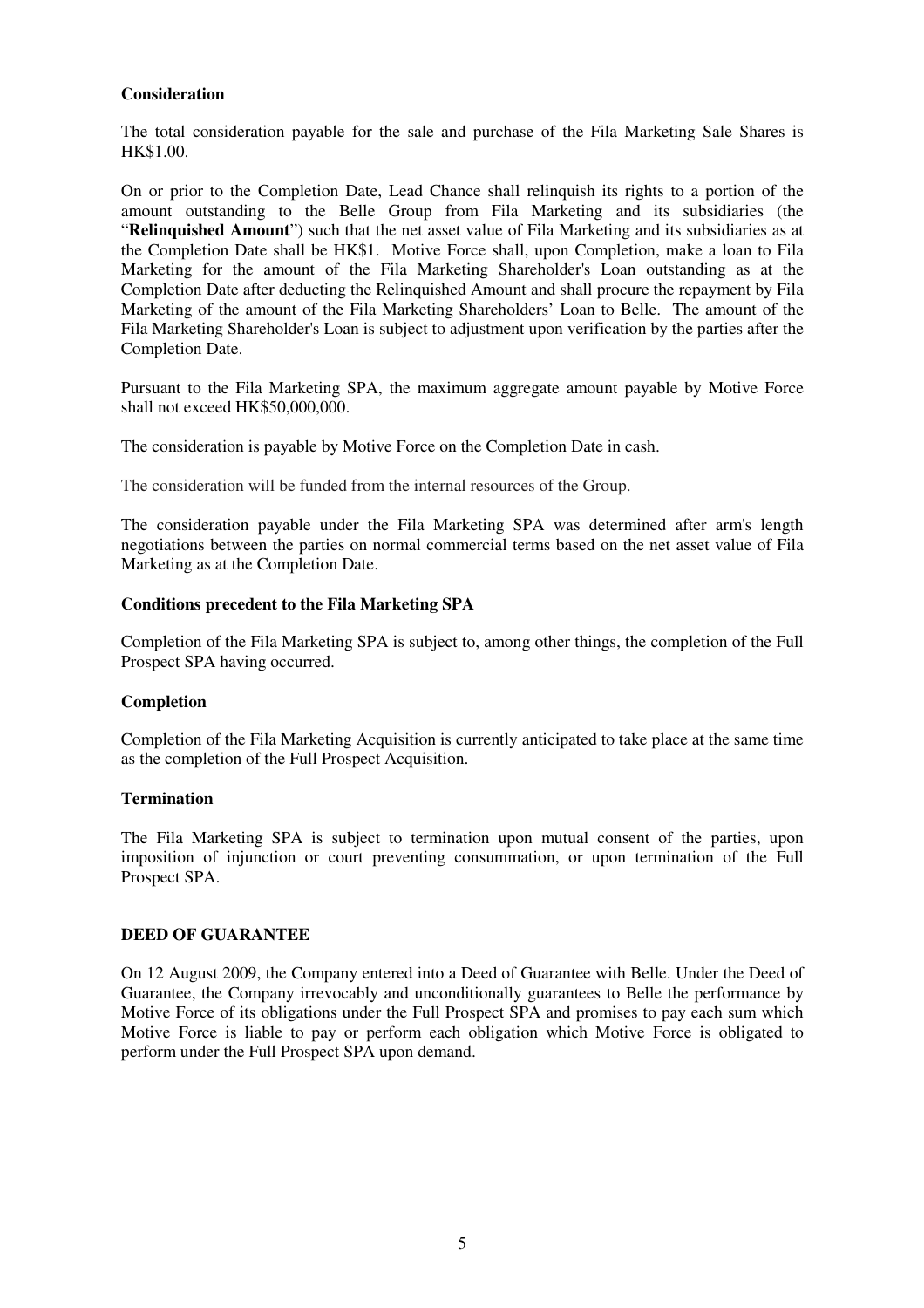## **ASSIGNMENT AND ASSUMPTION AGREEMENT**

Upon Completion of the Full Prospect SPA, Motive Force, Belle, Fila Luxembourg, Fila Korea, Full Prospect and Full Prospect (IP) will enter into the Assignment and Assumption Agreement whereby Belle will assign all its obligations and rights under the Assigned Documents to Motive Force. The consideration payable by Motive Force under the Assignment and Assumption Agreement shall be US\$1.00.

The Assigned Documents, comprising the Shareholders' Agreement, the Trademark Reassignment Agreement and the Assurance Letter, were entered into between Belle, Fila Korea and Fila Luxembourg on 14 August 2007 as part of the series of transactions entered into by Belle with Fila Luxembourg to acquire, amongst others, the Fila PRC Trademarks. Details of the major terms of the Assigned Documents are set out below:

## **Shareholders' Agreement**

The Shareholders' Agreement was entered into between Full Prospect, Belle and Fila Luxembourg on 14 August 2007 for the purpose of (i) issuing the Subscribed Shares to Fila Luxembourg and (ii) forming a joint venture for the management of the business of Full Prospect.

## *Business Scope of companies within the Full Prospect Group*

The business of the Full Prospect Group was agreed as being to (i) own and hold the Fila PRC Trademarks and (ii) market and distribute the products bearing the Fila PRC Trademarks in the PRC, Hong Kong and Macau.

#### *Limitation of Transfer*

Except as permitted under the Shareholders' Agreement, each party to the Shareholders' Agreement shall not dispose of, or grant a security interest in, their equity interests in Full Prospect.

Fila Luxembourg and Fila Korea have given their consent, pursuant to the Shareholders' Agreement, to the transfer by Belle of the Full Prospect Sale Shares to Motive Force.

## *Composition of board of directors*

Each of the parties to the Shareholders' Agreement shall have the right to nominate such number of directors in Full Prospect as is in direct proportion to its interests in Full Prospect Limited, provided that Fila Luxembourg shall retain the right to nominate at least one director to the board of Full Prospect for so long as Fila Luxembourg holds 50% or more of the Subscribed Shares. The number of directors constituting the entire board is 7.

## *Public Offering*

The parties to the Shareholders' Agreement agree to cooperate with a view to potentially implementing an initial public offering of shares of Full Prospect in the future on the terms agreed pursuant to the Shareholders' Agreement.

## *Preferential Dividends*

Pursuant to the Shareholders' Agreement, the Subscribed Shares held by Fila Luxembourg are entitled to cumulative preferential dividends accruing from the completion date of the Shareholders' Agreement at a rate of five percent (5%) per annum based on the notional original issue price of US\$12 million for all of the Subscribed Shares, until the earlier of the date (i) on which the Subscribed Shares are converted into ordinary shares of Full Prospect, (ii) on which Fila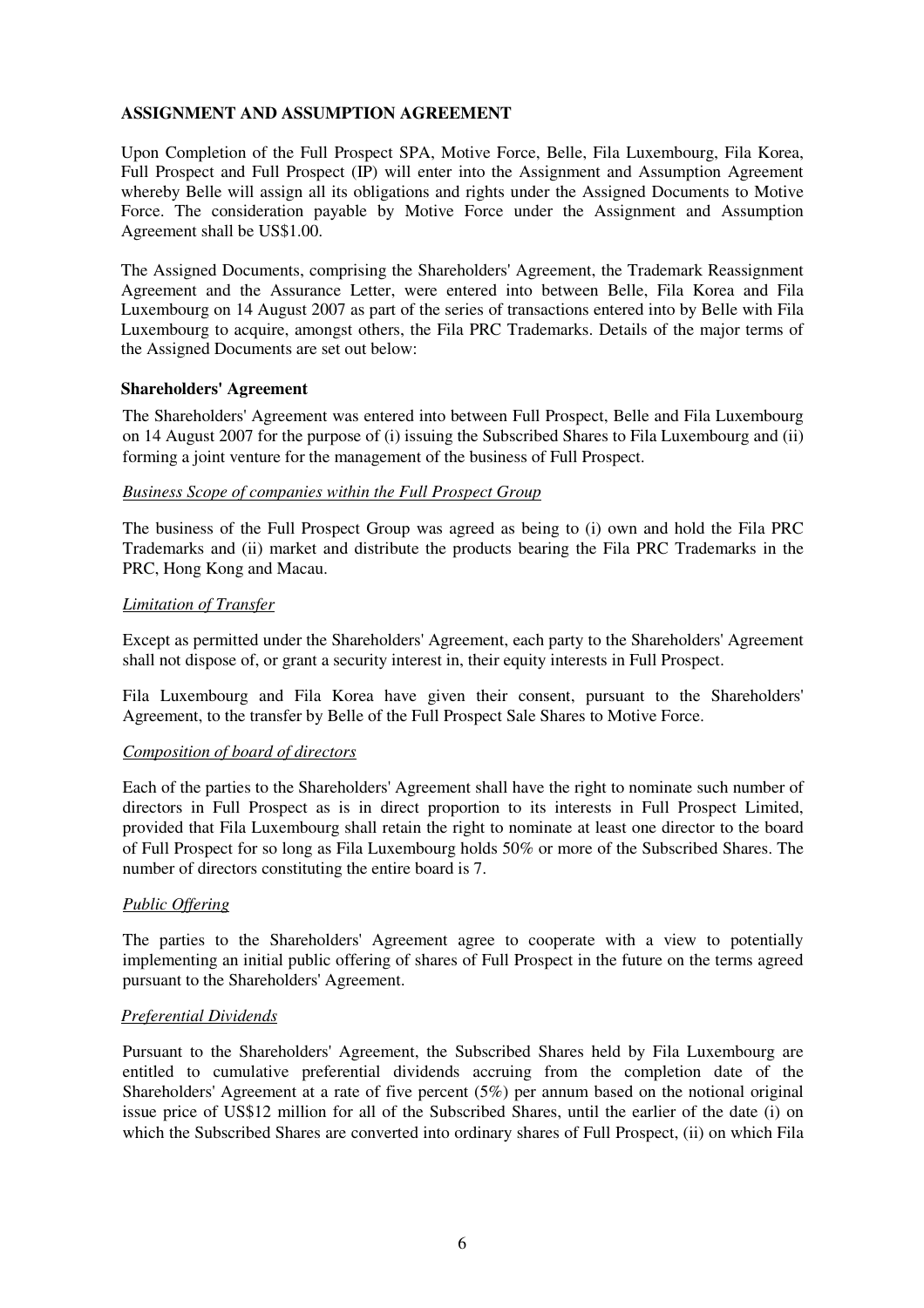Luxembourg transfers any of the Subscribed Shares to a third party other than its affiliate, or (iii) the thirtieth  $(30<sup>th</sup>)$  anniversary of the completion date of the Shareholders' Agreement.

## *Conversion right*

Fila Luxembourg shall have the right to convert all, but not less than all, of the Subscribed Shares into ordinary shares of Full Prospect on a one-to-one (1:1) ratio, provided that the Subscribed Shares shall be converted into ordinary shares immediately prior to a qualified initial public offering of Full Prospect.

## **Trademark Reassignment Agreement**

The Trademark Reassignment Agreement was entered into between Fila Luxembourg, Full Prospect, Full Prospect (IP) and Belle on 14 August 2007.

## *Buy-back by Fila Luxembourg*

Under the Trademark Reassignment Agreement, the parties have agreed that in the event of default by Full Prospect (IP) to pay the fees payable under the Service Agreement and the Global Marketing Collaboration Agreement for two times or more and/or the occurrence of bankruptcy involving Full Prospect or Full Prospect (IP), Fila Luxembourg shall have the right to (i) buy the Fila PRC Trademarks and any other trademarks owned by Full Prospect in Hong Kong, Macau and the PRC in relation to the Fila brand from Full Prospect (IP); or (ii) purchase 100% of the equity interest in Full Prospect (IP) from Full Prospect.

However, Fila Luxembourg may not exercise such right to buy-back based on the failure of Full Prospect (IP) to cure the failure to pay amounts due under the Global Marketing Collaboration Agreement after a qualified initial public offering or qualified exchange of the Subscribed Shares into publicly listed ordinary shares in Full Prospect.

Simultaneously with the buy-back of the Fila PRC Trademarks or the purchase of 100% of the equity interest in Full Prospect (IP) pursuant to the Trademark Reassignment Agreement, Fila Luxembourg shall transfer to Belle all of the equity interest that Fila Luxembourg has acquired in Full Prospect for a total consideration of US\$ 1.00.

## **Assurance Letter**

Under the Assurance Letter issued by Belle to Fila Korea and Fila Luxembourg on 14 August 2007, Belle undertook to Fila Korea and Fila Luxembourg to procure that Full Prospect and Full Prospect (IP) shall satisfy and perform all of their obligations pursuant to the Assigned Documents (other than the Assurance Letter), the Trademark Transfer Agreement, the Global Marketing Collaboration Agreement and the Service Agreement. Details of the Trademark Transfer Agreement, Global Marketing Collaboration Agreement and the Service Agreement are set out below:

## *Trademark Transfer Agreement*

The Trademark Transfer Agreement was entered into between Fila Luxembourg, Full Prospect (IP) and Full Prospect on 14 August 2007 under which Fila Luxembourg agreed to sell and assign to Full Prospect (IP) the Fila PRC Trademarks.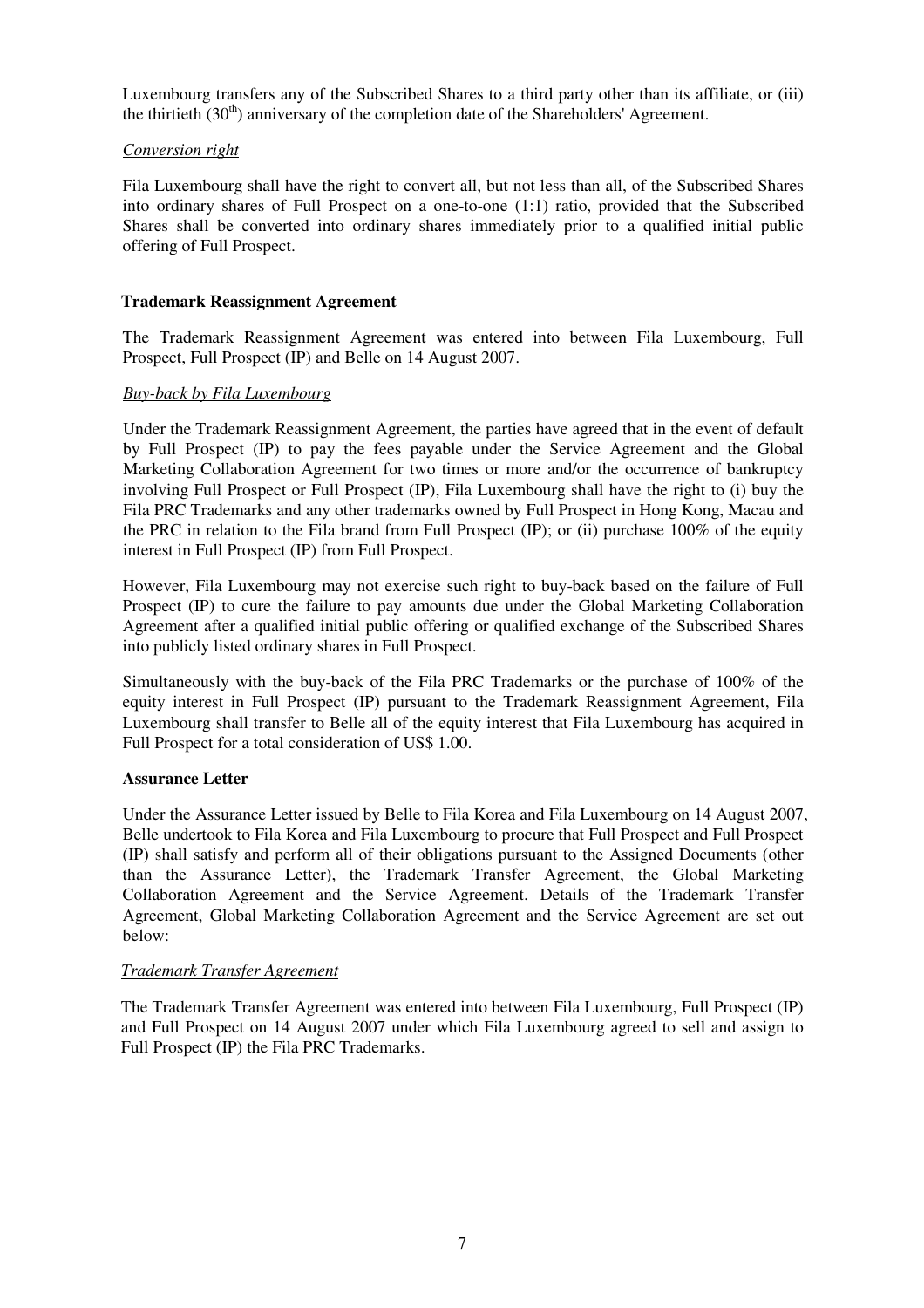## *The Global Marketing Collaboration Agreement*

The Global Marketing Collaboration Agreement was entered into between Fila Luxembourg, Full Prospect (IP) and Full Prospect on 14 August 2007. Pursuant to that agreement, Full Prospect (IP) agreed to pay a proportion of its annual net sales net of withholding tax, for contribution to the global advertising and promotional activities of Fila Luxembourg.

## *Service Agreement*

The Service Agreement was entered into between Fila Korea, Full Prospect (IP) and Full Prospect on 14 August 2007. Under the Service Agreement, in consideration for Fila Korea's provision of the designs and other services and the rights assigned and licenses granted as defined under the Service Agreement, Full Prospect (IP) agreed to pay to Fila Korea a fixed proportion of its annual net sales in cash on a semi-annual basis throughout the term of the Service Agreement, net of any applicable withholding tax.

Upon Completion, Fila Luxembourg and its associates will become connected persons of the Company as a result of Fila Luxembourg's 15% shareholding in Full Prospect, and transactions contemplated under the Global Marketing Collaboration Agreement and the Services Agreement, and also certain other agreements entered into between Fila Luxembourg or its associates and the Full Prospect Group shall become continuing connected transactions of the Company. However, as there will not be any amendments to these agreements upon Completion, no shareholders' approval is required for these continuing connected transactions under the Listing Rules. The Company will issue an announcement setting out further details of the relevant continuing connected transactions upon Completion.

## **SHAREHOLDING STRUCTURE OF FULL PROSPECT AND FILA MARKETING BEFORE AND AFTER ACQUISITIONS**



#### **Before Acquisitions**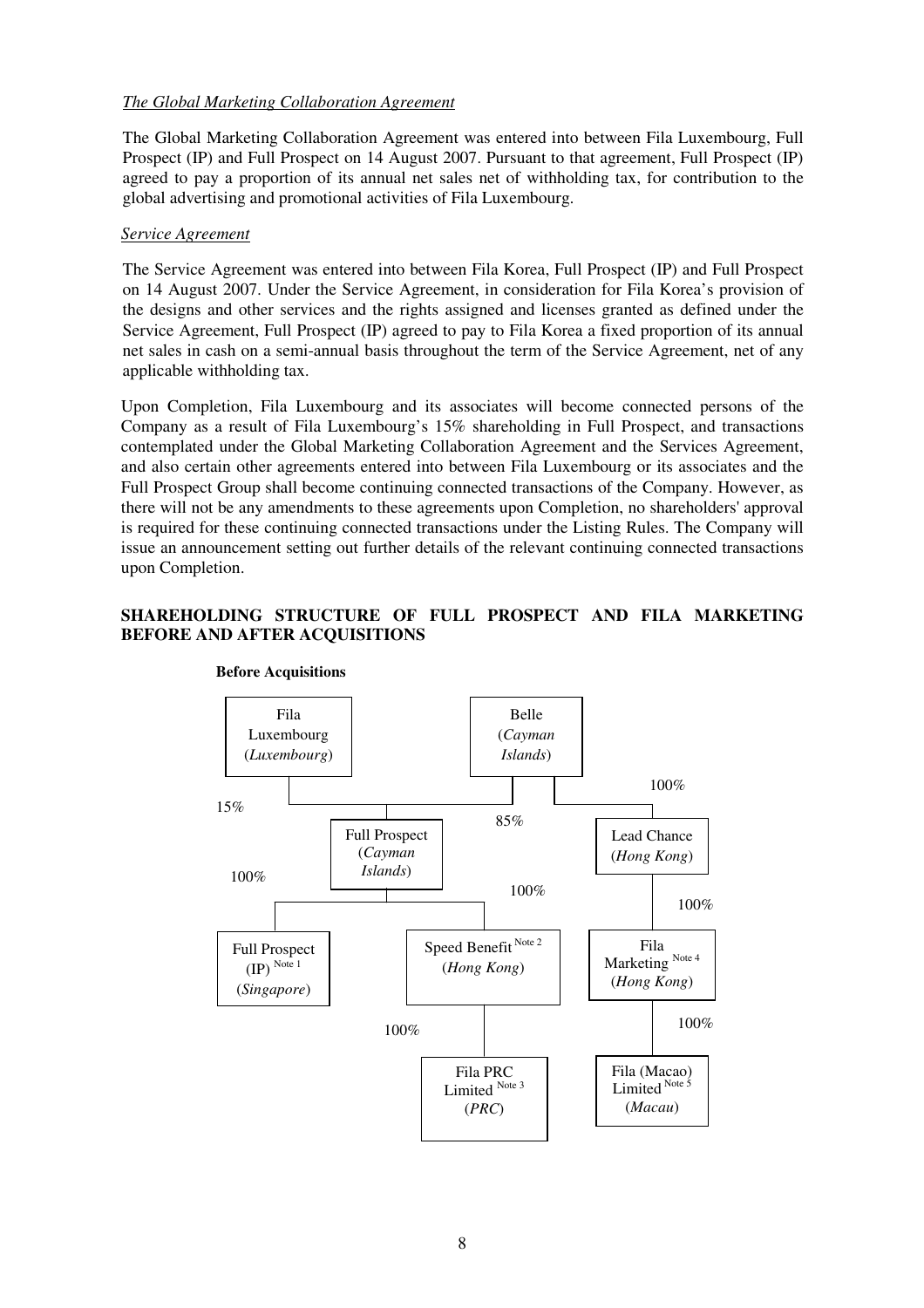

*Notes:* 

- 1. Full Prospect (IP) holds the Fila PRC Trademarks
- 2. Speed Benefit is responsible for sourcing Fila products bearing Fila PRC Trademarks
- 3. Fila PRC Limited is responsible for marketing of Fila products bearing Fila PRC Trademarks in the PRC
- 4. Fila Marketing is responsible for distribution of Fila products bearing Fila PRC Trademarks in Hong Kong
- 5. Fila (Macao) Limited is responsible for distribution of Fila products bearing Fila PRC Trademarks in Macau

#### **TRANSFER OF OPERATIONS OF FILA STORES IN THE PRC OPERATED BY BELLE**

Following Completion, the Group intends that stores in the PRC selling "Fila" branded products will be operated by its existing network of distributors. Subject to the agreement of the relevant distributors, the parties to the Full Prospect SPA contemplate that members of the Belle Group that currently operate approximately 50 "Fila" branded stores and department store concessions in the PRC will transfer the operation of those stores and department stores concessions to certain of the Company's distributors in the PRC. It is expected that these stores will be transferred to such third party distributor(s) as soon as practicable after the signing of the Sale and Purchase Agreements. The Company does not currently intend to itself operate retail stores or department store concessions in the PRC selling "Fila" brand goods and will not be a party to any agreements between Belle and the Company's distributors in respect of any transfer of the operations of such stores or department store concessions to such distributors and will not be required to pay any amount in respect of such transfers.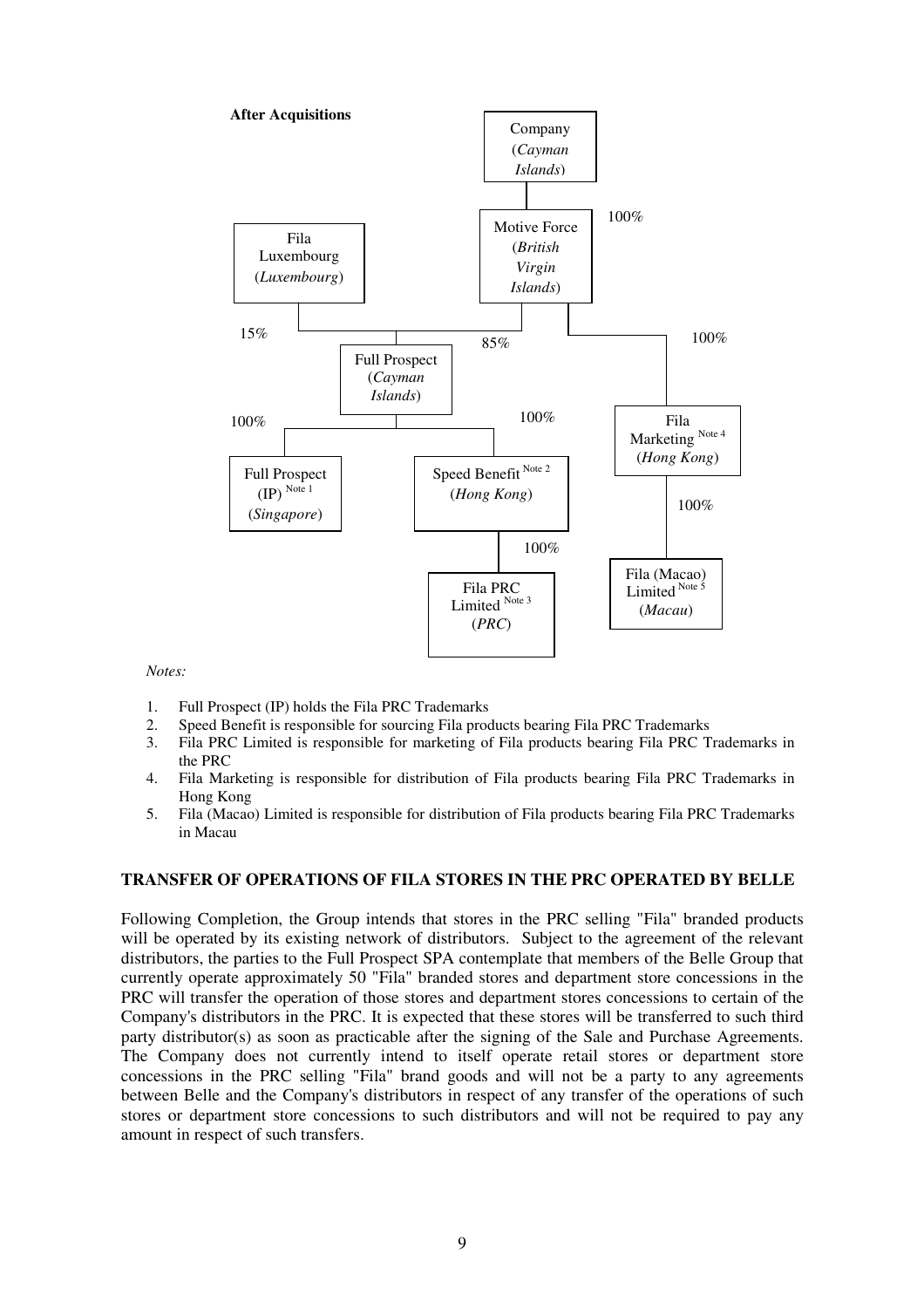## **INFORMATION ON THE COMPANY AND THE GROUP**

The Company is a company incorporated in the Cayman Islands with limited liability whose shares are traded on the Main Board of the Stock Exchange. The principal business of the Company is investment holding and the major business of the Group is to design, develop, manufacture and market sportswear products, principally in the PRC.

## **INFORMATION ON BELLE AND LEAD CHANCE**

Lead Chance is, an investment holding company and a wholly-owned subsidiary of Belle.

Belle was incorporated in the Cayman Islands on 19 May 2004 as an exempted company with limited liability under the Companies Law, Cap. 22 (Law 3 of 1961, as consolidated and revised) of the Cayman Islands. Belle was listed on the Main Board of the Stock Exchange on 23 May 2007, trading under the stock code 1880. Belle and its subsidiaries are principally engaged in the manufacturing, distribution and sale of ladies' and men's footwear, and distribution and sale of sportswear and apparel in the PRC, Hong Kong, Macau and Taiwan.

The Directors confirm that, to the best of their knowledge, information and belief having made all reasonable enquiries, Lead Chance and Belle and their ultimate beneficial owners are independent of the Company and its connected persons (as defined in the Listing Rules).

## **INFORMATION ON FULL PROSPECT**

Full Prospect is a joint venture company incorporated in the Cayman Islands in which Belle holds a 85% shareholding and Fila Luxembourg holds a 15% shareholding in the form of the Subscribed Shares.

Full Prospect and its subsidiaries own and manage the Fila PRC Trademarks in Hong Kong, Macau and the PRC.

The Fila PRC Trademarks are held by Full Prospect (IP), a wholly owned subsidiary of Full Prospect incorporated in Singapore.

## **INFORMATION ON FILA MARKETING**

Fila Marketing is a limited liability company incorporated in Hong Kong and an indirectly whollyowned subsidiary of Belle. Fila Marketing and its subsidiary, Fila (Macao) Limited, are responsible for retailing sportswear and footwear products and accessories bearing the Fila PRC Trademarks in Hong Kong and Macau respectively. Fila Marketing operates 10 outlets in Hong Kong and Macau.

## **INFORMATION ON FILA KOREA AND FILA LUXEMBOURG**

Fila Luxembourg, an indirect wholly-owned subsidiary of Fila Korea, is the owner and holder of the worldwide rights in the trademarks and other intellectual properties related to the "FILA" brand, except the Fila PRC Trademarks owned by Full Prospect, a joint venture company between Belle and Fila Luxembourg, through its wholly-owned subsidiary Full Prospect (IP). The Fila Group and its licensees are engaged in the design, marketing and distribution of a wide range of "FILA" branded products on a global basis.

The Directors confirm that, to the best of their knowledge, information and belief having made all reasonable enquiries, Fila Korea, Fila Luxembourg and their ultimate beneficial owners are independent of the Company and its connected persons (as defined in the Listing Rules).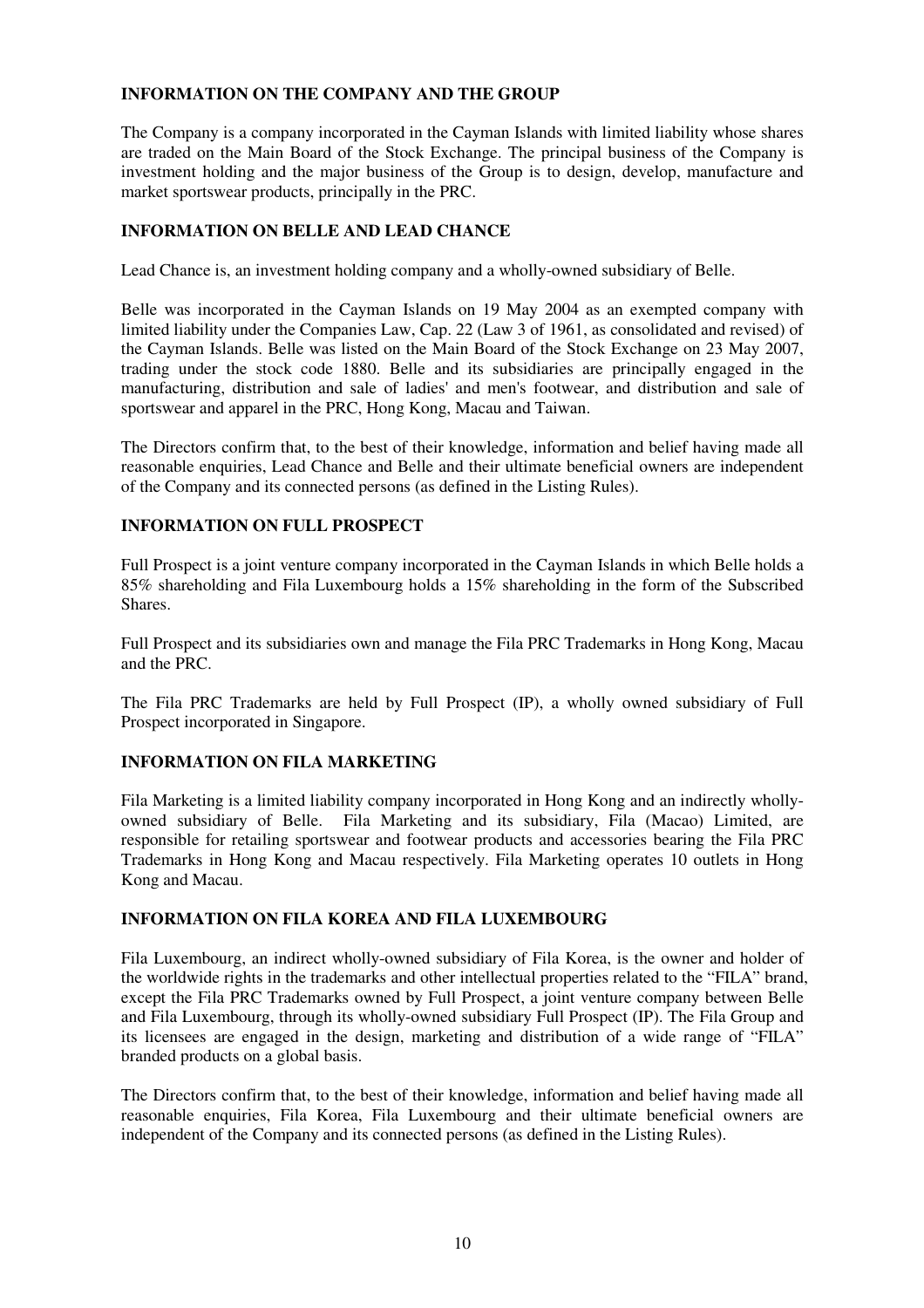## **FINANCIAL INFORMATION OF FULL PROSPECT AND FILA MARKETING**

## *Full Prospect*

Based on the audited consolidated financial statements of Full Prospect prepared in accordance with International Financial Reporting Standards, the audited net asset value of Full Prospect as at 31 December 2008 was RMB 385,069,000. As at 30 June 2009, the unaudited net asset value of Full Prospect was RMB 369,982,000.

The audited consolidated net loss (before and after taxation and extraordinary items) of Full Prospect for the financial period ended 31 December 2007 and for the financial period ended 31 December 2008 were as follows:

|                                           | For the period ended | For the period ended |
|-------------------------------------------|----------------------|----------------------|
|                                           | 31 December 2007     | 31 December 2008     |
|                                           | <b>RMB</b>           | <b>RMB</b>           |
| Consolidated net loss before taxation and |                      |                      |
| extraordinary items                       | 5,530,000            | 32,182,000           |
| Consolidated net loss after taxation and  |                      |                      |
| extraordinary items                       | 5,530,000            | 32,182,000           |

## *Fila Marketing*

Based on the unaudited consolidated financial statements of Fila Marketing prepared in accordance with the Companies Ordinance and Hong Kong Financial Reporting Standards issued by the Hong Kong Institute of Certified Public Accountants, the audited consolidated net assets of Fila Marketing as at 31 December 2008 were HK\$1,699,000. As at 30 June 2009, the unaudited net asset value of Fila Marketing was HK\$1.

The unaudited consolidated net loss (before and after taxation and extraordinary items) of Fila Marketing for the financial period ended 31 December 2007 and for the financial period ended 31 December 2008 were as follows:

|                                           | For the period ended    | For the period ended |
|-------------------------------------------|-------------------------|----------------------|
|                                           | <b>31 December 2007</b> | 31 December 2008     |
|                                           | HK\$                    | HK\$                 |
| Consolidated net loss before taxation and |                         |                      |
| extraordinary items                       | 5,430,000               | 6,996,000            |
| Consolidated net loss after taxation and  |                         |                      |
| extraordinary items                       | 5,430,000               | 6,996,000            |

## *Full Prospect (IP)*

Based on the audited financial statements of Full Prospect (IP) prepared in accordance with Singapore Financial Reporting Standards, the audited net assets of Full Prospect (IP) as at 31 December 2008 were RMB 458,368,000. As at 30 June 2009, the unaudited net asset value of Full Prospect (IP) was RMB 451,972,000.

The audited net loss (both before and after taxation and extraordinary items) of Full Prospect (IP) for the financial period from 7 August 2007 (being the date of incorporation of Full Prospect (IP)) to 31 December 2008 was RMB 16,249,000.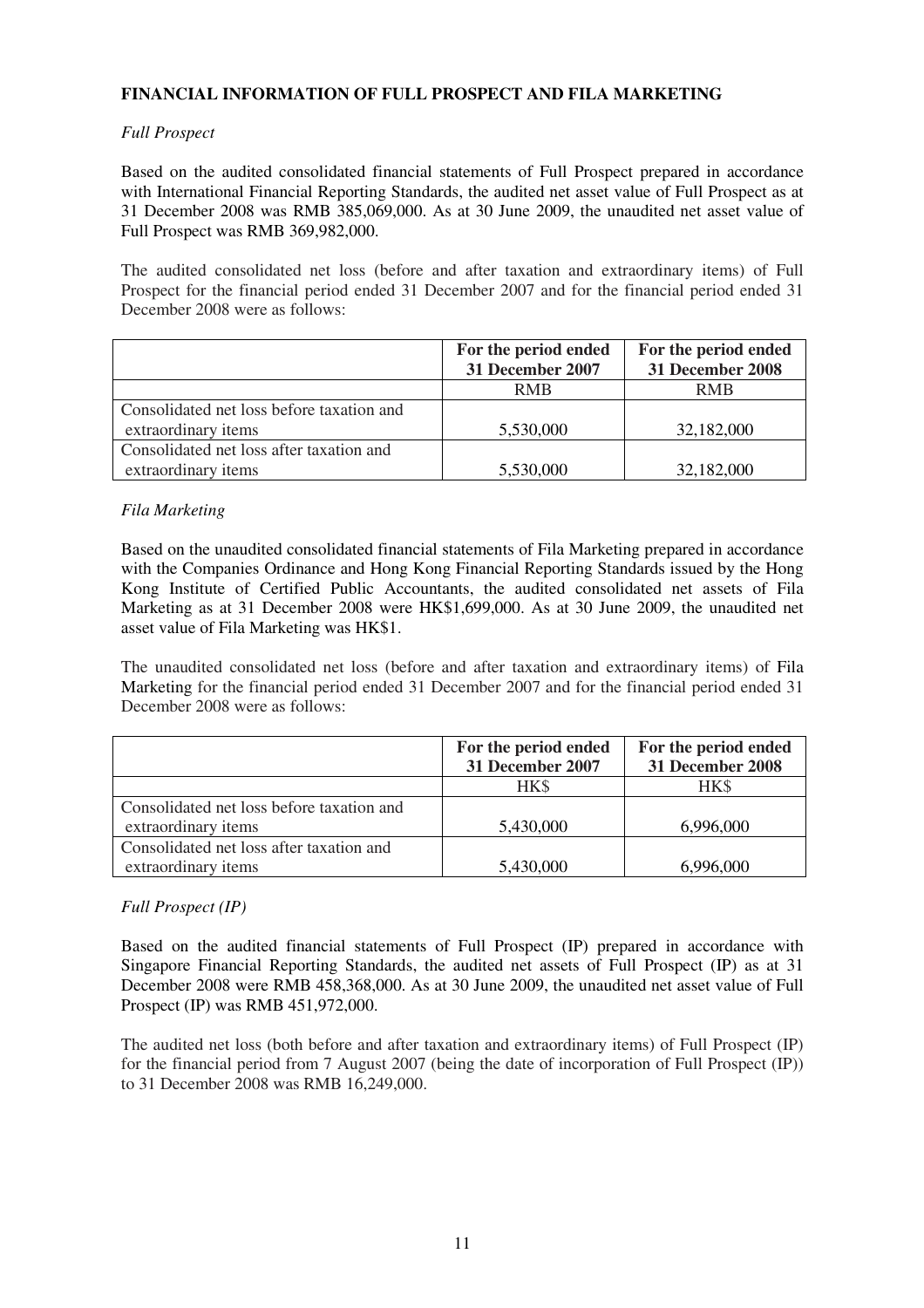## **REASONS FOR AND BENEFITS OF THE ACQUISITIONS AND THE ASSIGNMENT AND ASSUMPTION AGREEMENT**

The Company believes that the sportswear market in the PRC has a strong potential for growth. The "FILA" brand is a well-known global sportswear brand targeting the high-end market segment. The Board considers that the acquisition of the Fila PRC Trademarks in Hong Kong, Macau and the PRC, through the acquisition of the Full Prospect Group, represents a good opportunity for the Group to expand its coverage to the high-end market in the PRC while continuing to focus on its core business model of brand management.

In addition, the Board considers that the acquisition and operation of the Hong Kong and Macau operations of Fila Marketing will be strategically important for the development of the reputation of the "Fila" brand in the PRC. Given the strategic importance of the "Fila" retail stores in Hong Kong and Macau for the development of reputation of the brand in the PRC market, the Company intends to operate the "Fila" branded stores in Hong Kong and Macau itself following Completion and therefore entered into the Fila Marketing SPA.

Upon Completion, Motive Force intends to enter into the Assignment and Assumption Agreement at the request of Belle and in order to assume Belle's rights and obligations under the Assigned Documents as part of the arrangements for the Acquisitions.

The Board considers the terms of the Full Prospect SPA, the Fila Marketing SPA and the Assignment and Assumption Agreement to be on normal commercial terms, that are fair and reasonable and in the interest of the Company and its shareholders as a whole.

## **LISTING RULES IMPLICATIONS**

The Full Prospect Acquisition and the Fila Marketing Acquisition are related to each other since they are entered by the Group with Belle Group in connection with the acquisition of Fila brand related business in Hong Kong, Macau and the PRC. As such, for the purpose of calculating the percentage ratios under Rule 14.06 of the Listing Rules, the transactions contemplated under the Full Prospect Acquisition and the Fila Marketing Acquisition are required to be aggregated pursuant to Rule 14.22 of the Listing Rules.

As the aggregate applicable percentage ratios under Rule 14.06 of the Listing Rules applicable to the Acquisitions exceed 5% but are below 25% based on the maximum aggregate consideration payable under the Sale and Purchase Agreements, the Acquisitions constitute a discloseable transaction for the Company under the Listing Rules.

The applicable percentage ratios of the Assignment and Assumption Agreement exceed 5% but are less than 25%, and, as a result, the entering into of the Assignment and Assumption Agreement will constitute a discloseable transaction of the Company under the Listing Rules.

## **WARNING**

**As the Acquisitions are subject to certain conditions precedent being fulfilled, the Acquisitions may or may not proceed. Shareholders of the Company and potential investors should therefore exercise caution when dealing in the shares of the Company.**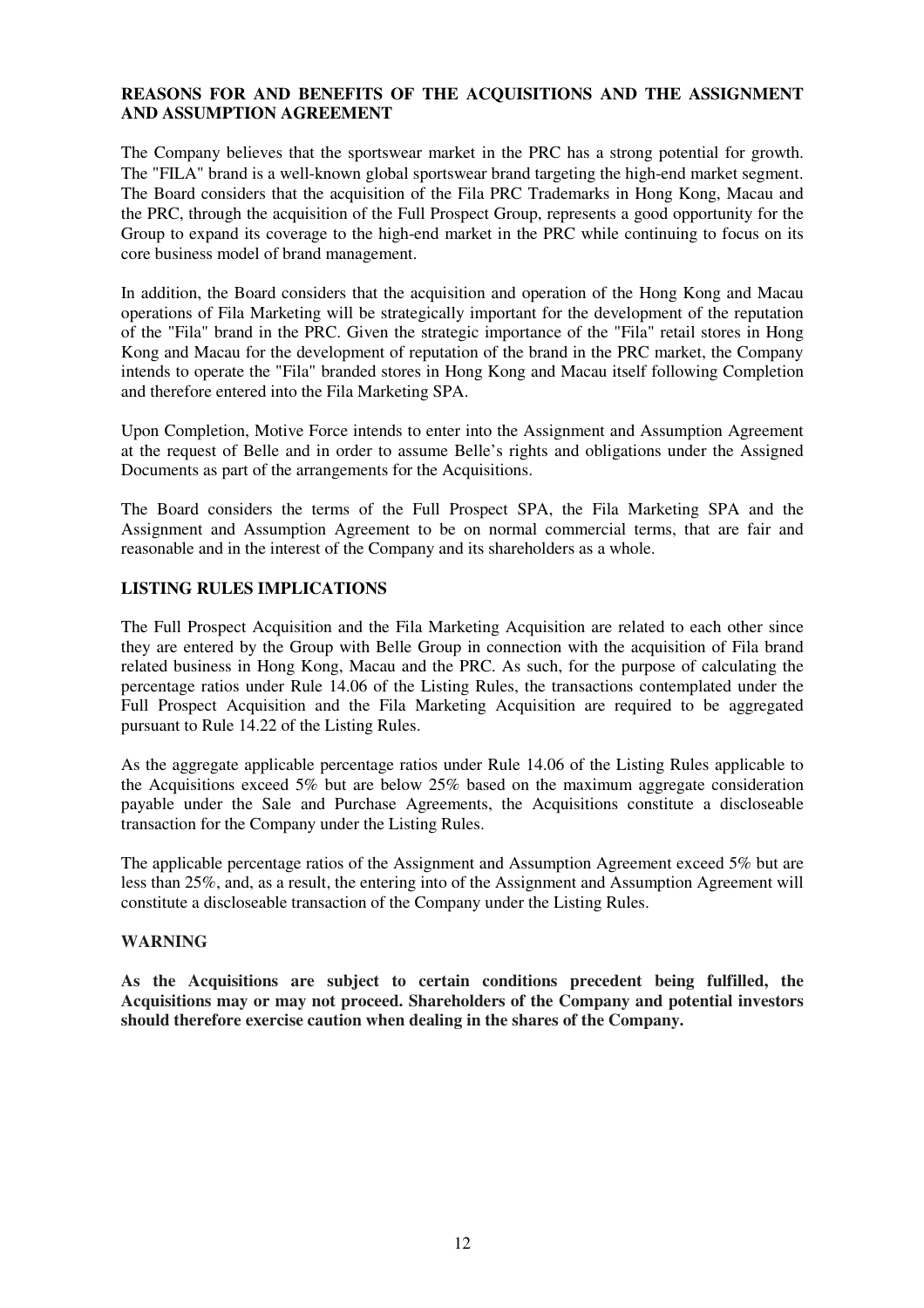## **DEFINITIONS**

In this announcement, the following expressions have the meanings set out below unless the context requires otherwise:

| "Acquisitions"                                  | the Fila Marketing Acquisition and Full Prospect Acquisition;                                                                                                                                                                                                                 |
|-------------------------------------------------|-------------------------------------------------------------------------------------------------------------------------------------------------------------------------------------------------------------------------------------------------------------------------------|
| "Anti-Monopoly<br>Bureau"                       | the Anti-Monopoly Bureau of the Ministry of Commerce of the PRC;                                                                                                                                                                                                              |
| "Assigned Documents"                            | the Shareholders' Agreement, Trademark Reassignment Agreement<br>and the Assurance Letter;                                                                                                                                                                                    |
| "Assignment and<br><b>Assumption Agreement"</b> | the assignment and assumption agreement to be entered into between<br>Belle, Motive Force, Fila Luxembourg, Fila Korea, Full Prospect and<br>Full Prospect (IP) on Completion;                                                                                                |
| "Assurance Letter"                              | the assurance letter issued by Belle to Fila Korea and Fila Luxembourg<br>dated 14 August 2007;                                                                                                                                                                               |
| "Base Net Asset Value"                          | 100% of the Net Asset Value as of 30 June 2009;                                                                                                                                                                                                                               |
| "Belle"                                         | Belle International Holdings Limited, a company incorporated in the<br>Cayman Islands, the shares of which are listed on the Stock Exchange<br>with stock code 1880;                                                                                                          |
| "Belle Group"                                   | Belle and its subsidiaries (other than Full Prospect and its subsidiaries<br>and Fila Marketing and its subsidiaries);                                                                                                                                                        |
| "Board"                                         | the board of Directors of the Company;                                                                                                                                                                                                                                        |
| "Company"                                       | ANTA Sports Products Limited, a company incorporated in the<br>Cayman Islands, the shares of which are listed on the Stock Exchange<br>with stock code 2020;                                                                                                                  |
| "Companies Ordinance"                           | Companies Ordinance of the laws of Hong Kong (Cap. 32);                                                                                                                                                                                                                       |
| "Completion"                                    | completion of the Full Prospect SPA and the Fila Marketing SPA;                                                                                                                                                                                                               |
| "Completion Date"                               | the date of Completion, which, subject to satisfaction of the Full<br>Prospect Conditions and Fila Marketing Conditions respectively, the<br>Company currently anticipates will take place on 30 September 2009,<br>or such later date as Motive Force and Belle shall agree; |
| "Directors"                                     | the directors of the Company;                                                                                                                                                                                                                                                 |
| "Fila Group"                                    | Fila Korea, its subsidiaries and affiliates (including Fila Luxembourg);                                                                                                                                                                                                      |
| "Fila Korea"                                    | Fila Korea Limited, a company incorporated in Korea, the ultimate<br>holding company of Fila Luxembourg;                                                                                                                                                                      |
| "Fila Luxembourg"                               | Fila Luxembourg S.a.r.l, a limited liability company incorporated in<br>Luxembourg, an indirect wholly-owned subsidiary of Fila Korea;                                                                                                                                        |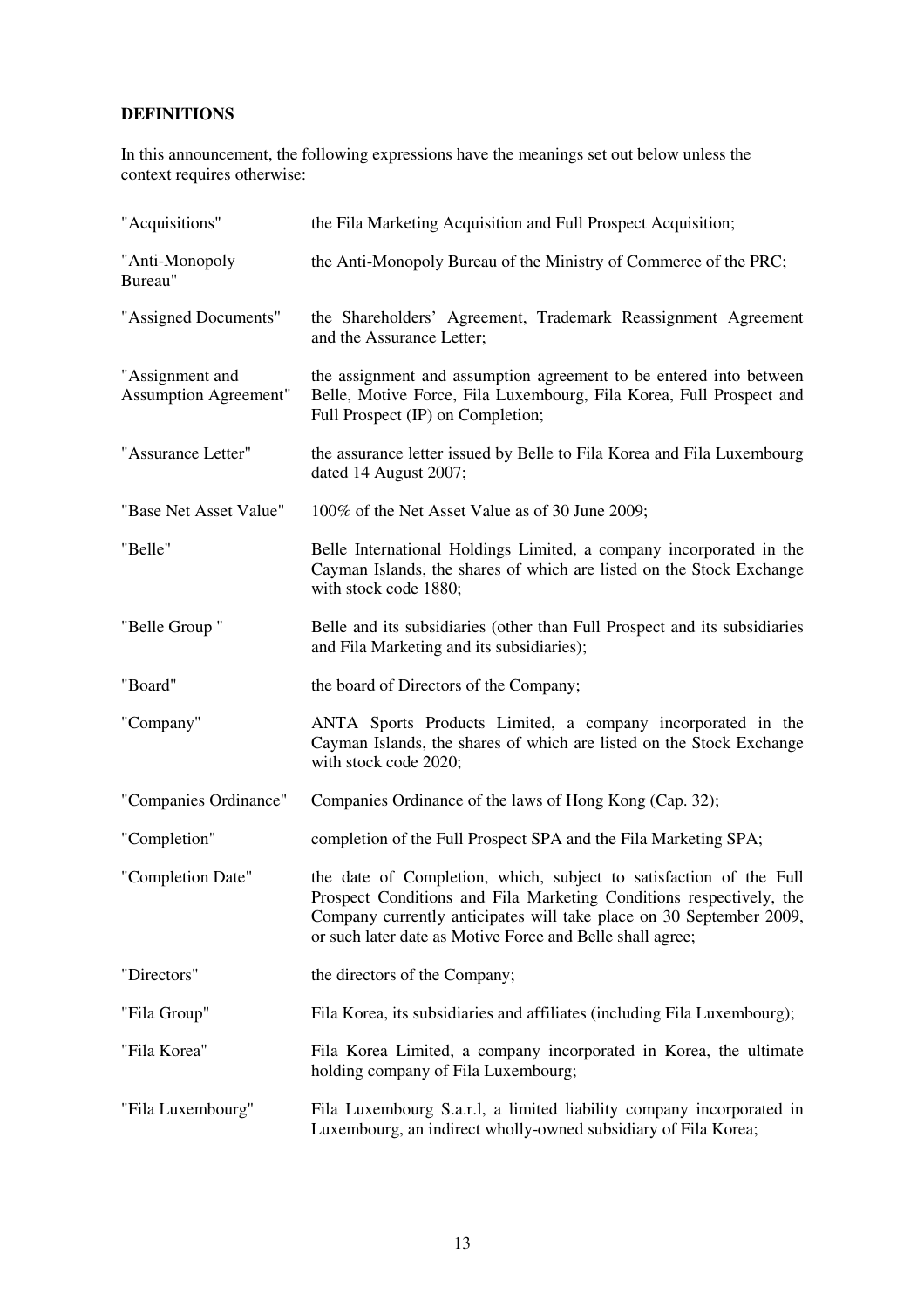"Fila (Macao) Limited" a limited liability company incorporated and existing under the laws of Macau; "Fila Marketing " Fila Marketing (Hong Kong) Limited, a limited liability company incorporated in Hong Kong and an indirectly wholly-owned subsidiary of Belle; "Fila Marketing Acquisition" the acquisition of 100% of the issued share capital of Fila Marketing by Motive Force pursuant to the Fila Marketing SPA; "Fila Marketing Conditions" conditions of the Fila Marketing SPA as set out under the section headed "Conditions Precedent to Fila Marketing SPA" in this Announcement; "Fila Marketing Consideration" the aggregate consideration sum to be paid by Motive Force in respect of the Fila Marketing Acquisition pursuant to the Fila Marketing SPA; "Fila Marketing SPA" the sale and purchase agreement dated 12 August 2009, entered into between Lead Chance and Motive Force in relation to the acquisition of the Fila Marketing Sale Shares; "Fila Marketing Sale Shares" 79,800,000 shares of HK\$1.00 each in the capital of Fila Marketing, representing 100% of the issued share capital of Fila Marketing; "Fila Marketing Shareholders Loan" the amount of the outstanding loans and payables owed by Fila Marketing and its subsidiaries to Belle Group (other than Full Prospect and its subsidiaries) as of the Completion Date; "Fila PRC Trademarks" all Trademarks owned by Full Prospect (IP) in the PRC, Hong Kong and Macau that are related to the "FILA" brand or used in connection with the Fila product line, excluding certain excluded products; "Fila PRC Limited" Fila PRC Co. Ltd \*(斐乐体育有限公司), wholly-owned subsidiary of Speed Benefit; "Full Prospect" Full Prospect Limited, a limited liability company incorporated in the Cayman Islands, in which Belle holds an 85% shareholding and Fila Luxembourg holds a 15% shareholding; "Full Prospect Acquisition" the acquisition of the Full Prospect Sale Shares; "Full Prospect Conditions" conditions of the Full Prospect SPA as set out under the section headed "Conditions Precedent to the Full Prospect SPA" in this Announcement; "Full Prospect Consideration" the aggregate consideration sum to be paid by Motive Force in respect of the Full Prospect Acquisition pursuant to the Full Prospect SPA; "Full Prospect Group" Full Prospect and its subsidiaries; "Full Prospect (IP)" Full Prospect (IP) Pte. Ltd., a company incorporated in Singapore, a wholly-owned subsidiary of Full Prospect;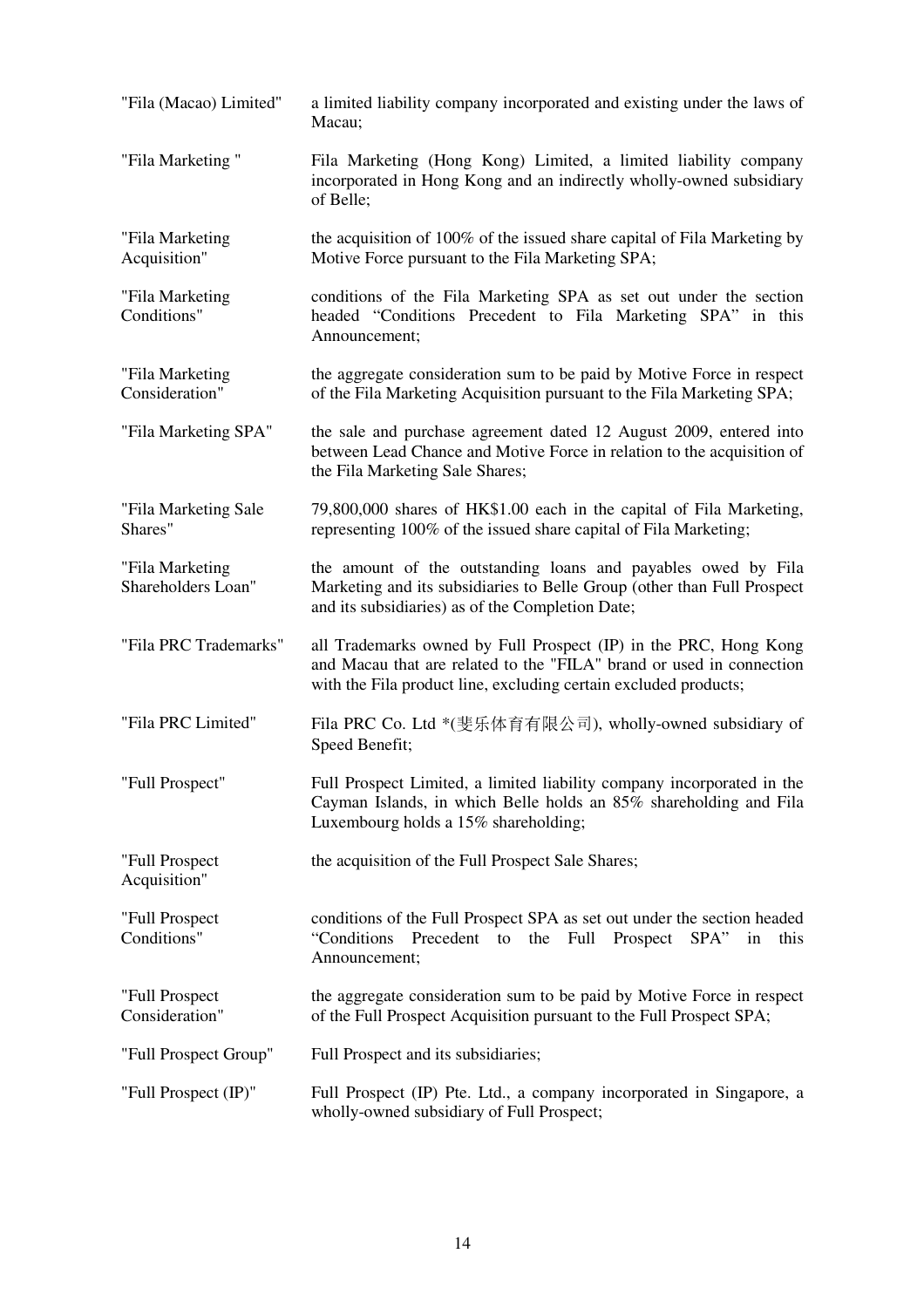| "Full Prospect SPA"                              | the sale and purchase agreement 12 August 2009 entered into between<br>Motive Force and Belle with respect to the acquisition of the Full<br>Prospect Sale Shares;                                        |
|--------------------------------------------------|-----------------------------------------------------------------------------------------------------------------------------------------------------------------------------------------------------------|
| "Full Prospect Sale<br>Shares"                   | 85 shares of US\$ 1.00 each representing 85% of the issued share capital<br>of Full Prospect;                                                                                                             |
| "Full Prospect<br>Shareholders Loan"             | the amount of the outstanding loans and payables owed by Full<br>Prospect Group to Belle Group as of the Completion Date;                                                                                 |
| "Global Marketing<br>Collaboration<br>Agreement" | the agreement dated 14 August 2007 entered into between Fila<br>Luxembourg, Full Prospect (IP) and Full Prospect;                                                                                         |
| "Group"                                          | the Company and its subsidiaries;                                                                                                                                                                         |
| "HK\$"                                           | Hong Kong dollars, the lawful currency of Hong Kong;                                                                                                                                                      |
| "Hong Kong"                                      | Hong Kong Special Administrative Region of the PRC;                                                                                                                                                       |
| "Lead Chance"                                    | Lead Chance Limited, a limited liability company organized and<br>existing under the laws of Hong Kong and a wholly-owned subsidiary<br>of Belle;                                                         |
| "Listing Rules"                                  | the Rules Governing the Listing of Securities on The Stock Exchange<br>of Hong Kong Limited;                                                                                                              |
| "Macau"                                          | Macau Special Administrative Region of the PRC;                                                                                                                                                           |
| "Motive Force"                                   | Motive Force Sports Products Limited, a limited liability company<br>organized and existing under the laws of the British Virgin Islands, and<br>a wholly-owned subsidiary of the Company;                |
| "Net Asset Value"                                | the consolidated total assets of Full Prospect in RMB minus the<br>consolidated total liabilities of Full Prospect in RMB;                                                                                |
| "PRC"                                            | the People's Republic of China, which for the purposes of this<br>announcement, shall not include Hong Kong, Macau and Taiwan;                                                                            |
| "PRC Antitrust Filing"                           | the submission of the formal notification pursuant to The Anti-<br>Monopoly Laws of the PRC to the Anti-Monopoly Bureau, in<br>connection with the transactions contemplated in the Full Prospect<br>SPA; |
| "Relinquished Amount"                            | a portion of the amount outstanding to Belle Group from Fila<br>Marketing and its subsidiaries to be relinquished prior to Completion<br>by Lead Chance pursuant to the Fila Marketing SPA;               |
| "RMB"                                            | Renminbi, the lawful currency of PRC;                                                                                                                                                                     |
| "Sale and Purchase"<br>Agreements"               | the Fila Marketing SPA and the Full Prospect SPA;                                                                                                                                                         |
| "Service Agreement"                              | the agreement dated 14 August 2007 entered into between Fila Korea,<br>Full Prospect (IP) and Full Prospect;                                                                                              |